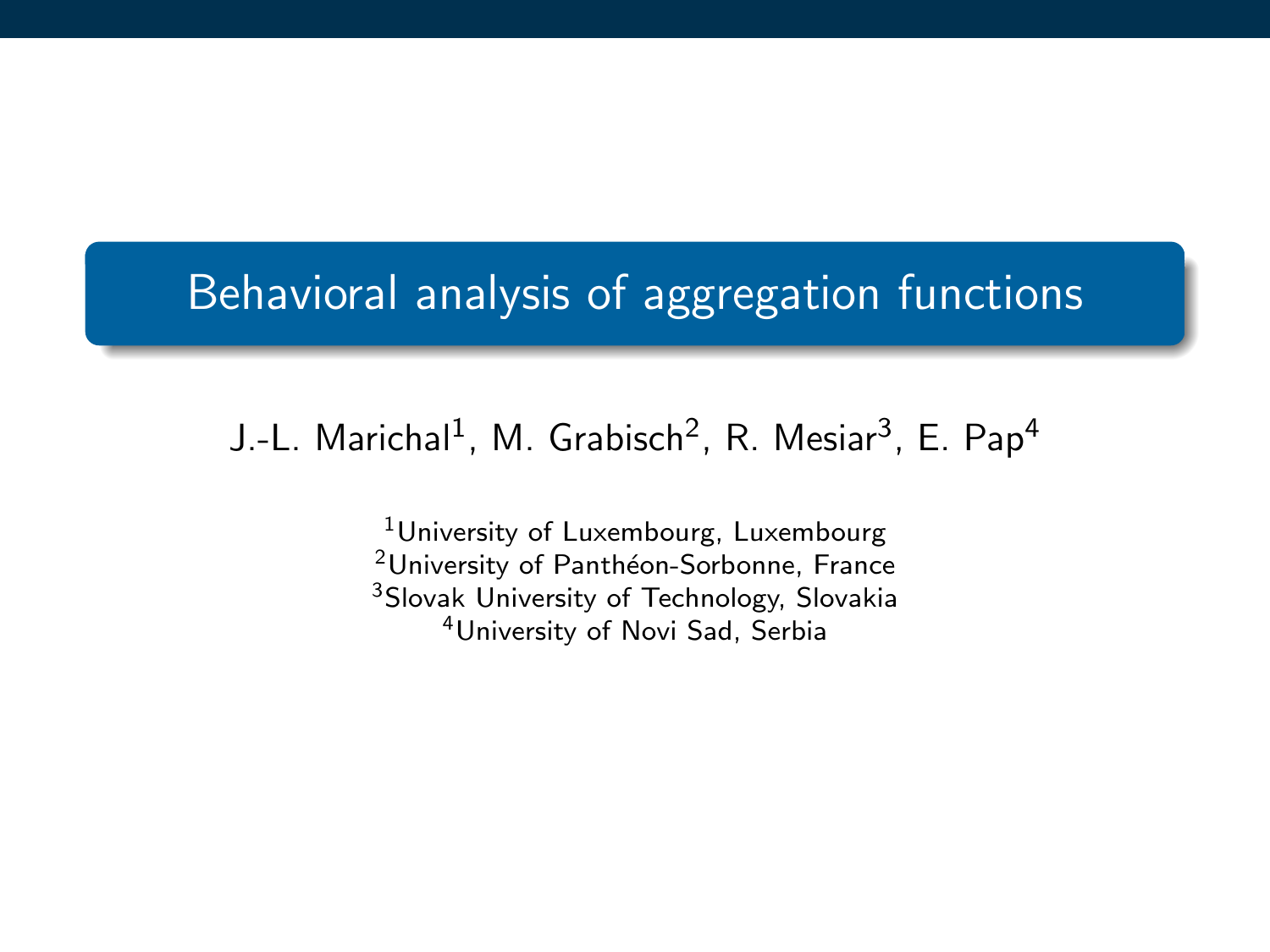**Definition.** An *aggregation function* in  $[0,1]^n$  is a function A :  $[0, 1]$ <sup>n</sup>  $\rightarrow$   $[0, 1]$  satisfying

(i) nondecreasing monotonicity (in each variable)

(ii)  $A(0, \ldots, 0) = 0$  and  $A(1, \ldots, 1) = 1$ 

Consider a problem that requires the use of an aggregation function

**Question:** Given an aggregation function A, how can we justify its use in the problem under consideration?

- Analyze the expression of A
- Examine its main properties or, better, find axiomatizations
- Explore its *behavioral properties*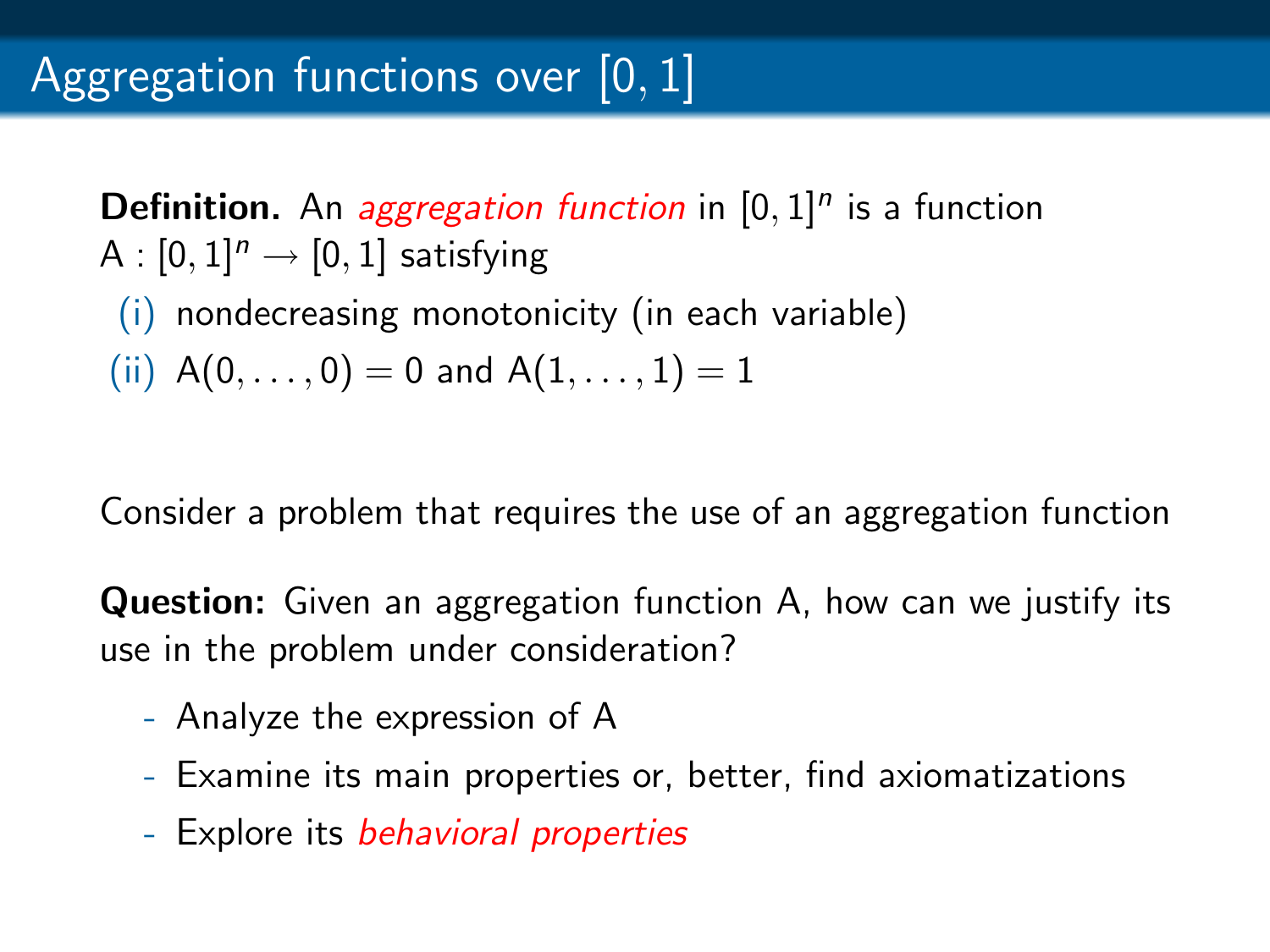$\rightarrow$  offers a better understanding of the general behavior of A with respect to its variables

This is typically done through *indices* or *parameters* 

| Arithmetic mean<br><b>ID</b> Card       |                   |                          |                                |  |
|-----------------------------------------|-------------------|--------------------------|--------------------------------|--|
| $A(x) = \frac{1}{n} \sum_{i=1}^{n} x_i$ |                   |                          |                                |  |
|                                         | <b>Properties</b> | <b>Axiomatizations</b>   | <b>Behavioral indices</b>      |  |
|                                         | Continuous        | 1. Continuity $+ \ldots$ | $\phi_i(A) = 1/n$              |  |
|                                         | Symmetric         |                          | $AC(A) = 1$<br>orness(A) = 1/2 |  |
|                                         | Idempotent        | $2. \ldots$              |                                |  |
|                                         |                   |                          |                                |  |

 $\rightarrow$  Possibility of comparing various aggregation functions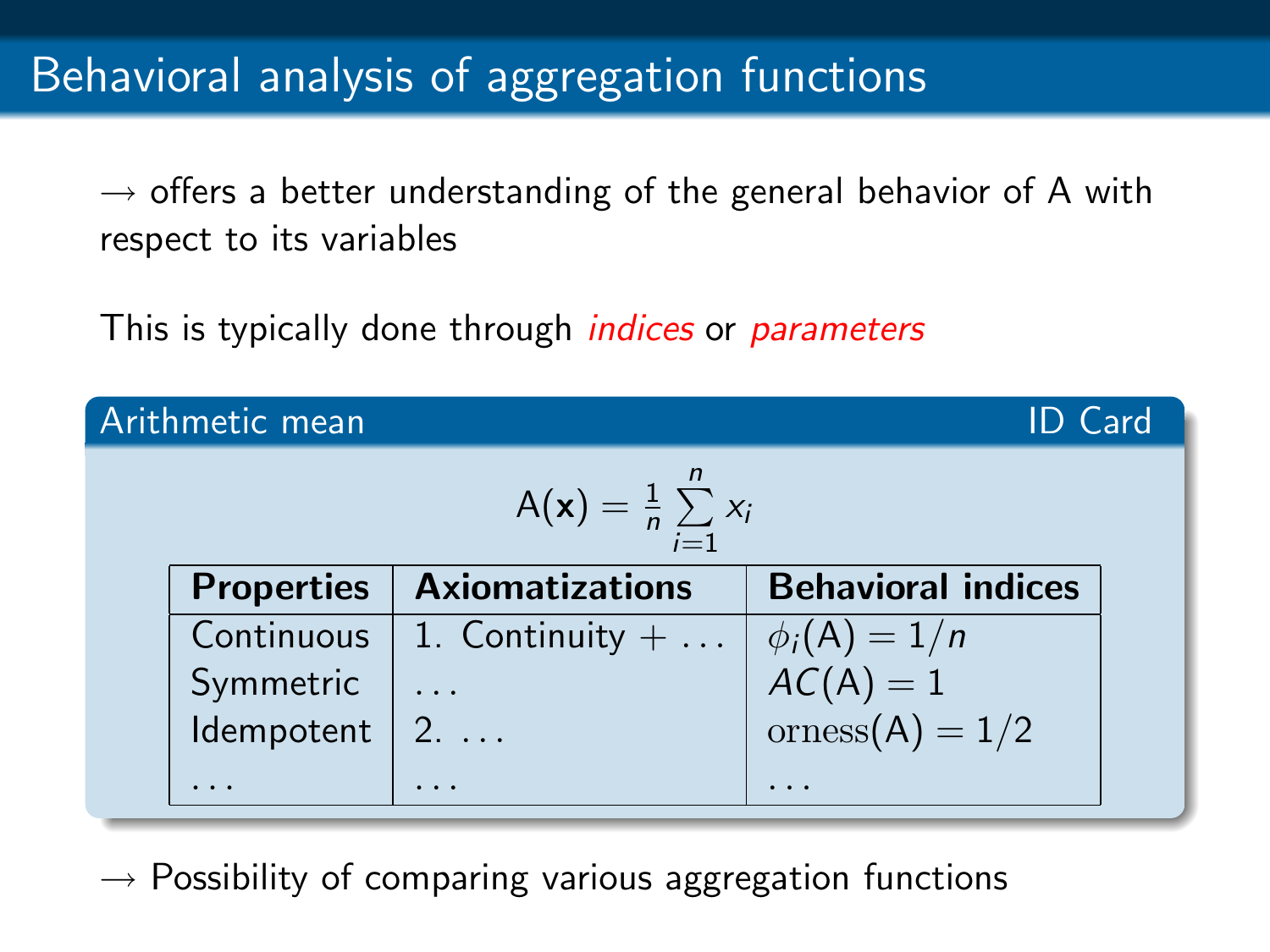For instance, let  $P$  be a target property (reference) for aggregation

 $P = "A$  is symmetric"  $P = "A(x, \ldots, x) = x \ \forall x"$  $P = "A(x) \leq x_k \ \forall x"$ 

Define the degree to which A satisfies property  $P$ :

 $\theta_P(\mathsf{A}) \in [0,1]$  |

 $\theta_P(A) \approx 1$  : A almost satisfies property P  $\theta_P(A) \approx 0$  : A barely satisfies property P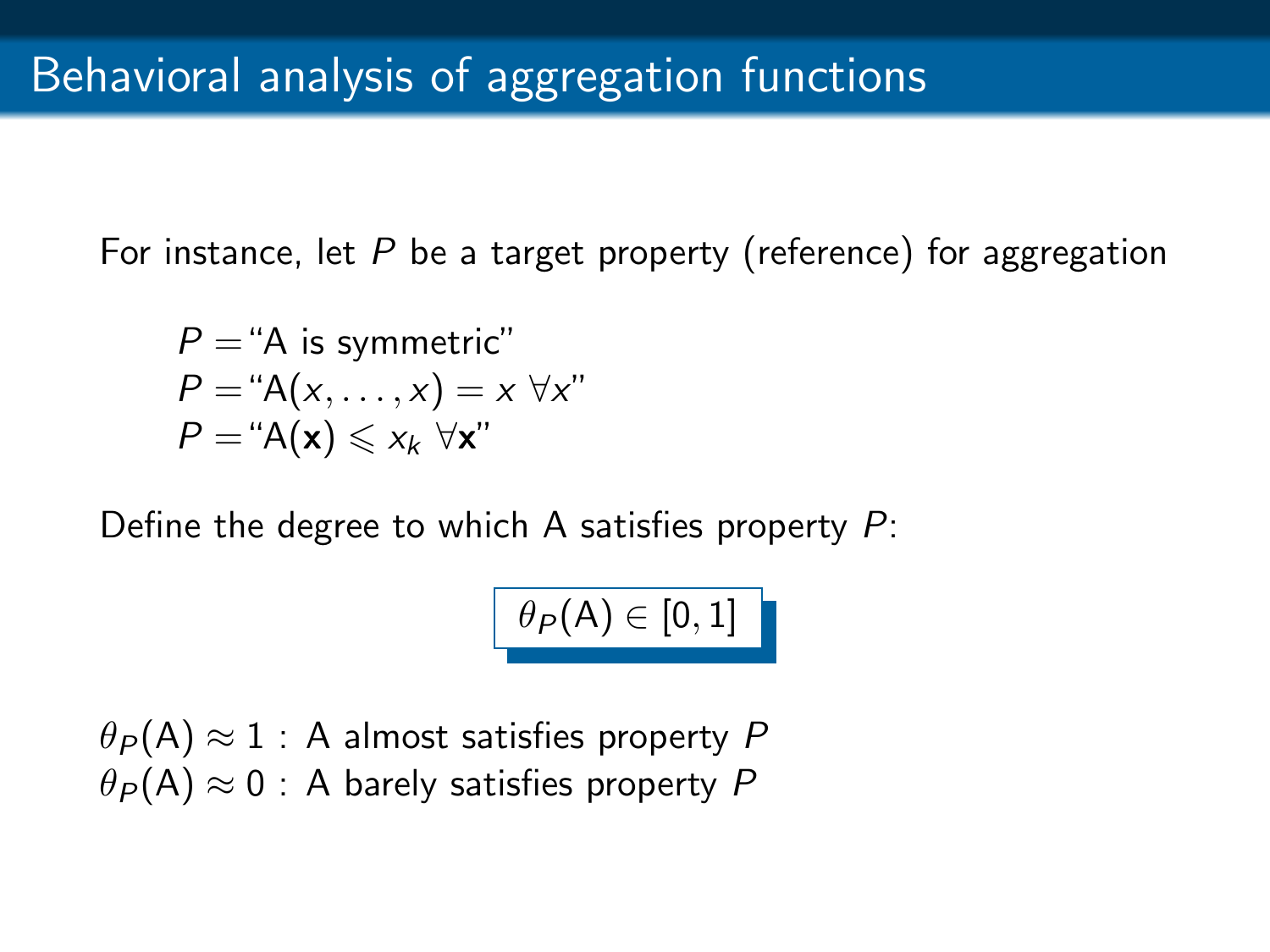#### Other indices:

- Typical value of  $A(x)$
- Influence degree of each input variable over  $A(x)$
- Interaction degree of each subset of variables in the computation of  $A(x)$

- · · ·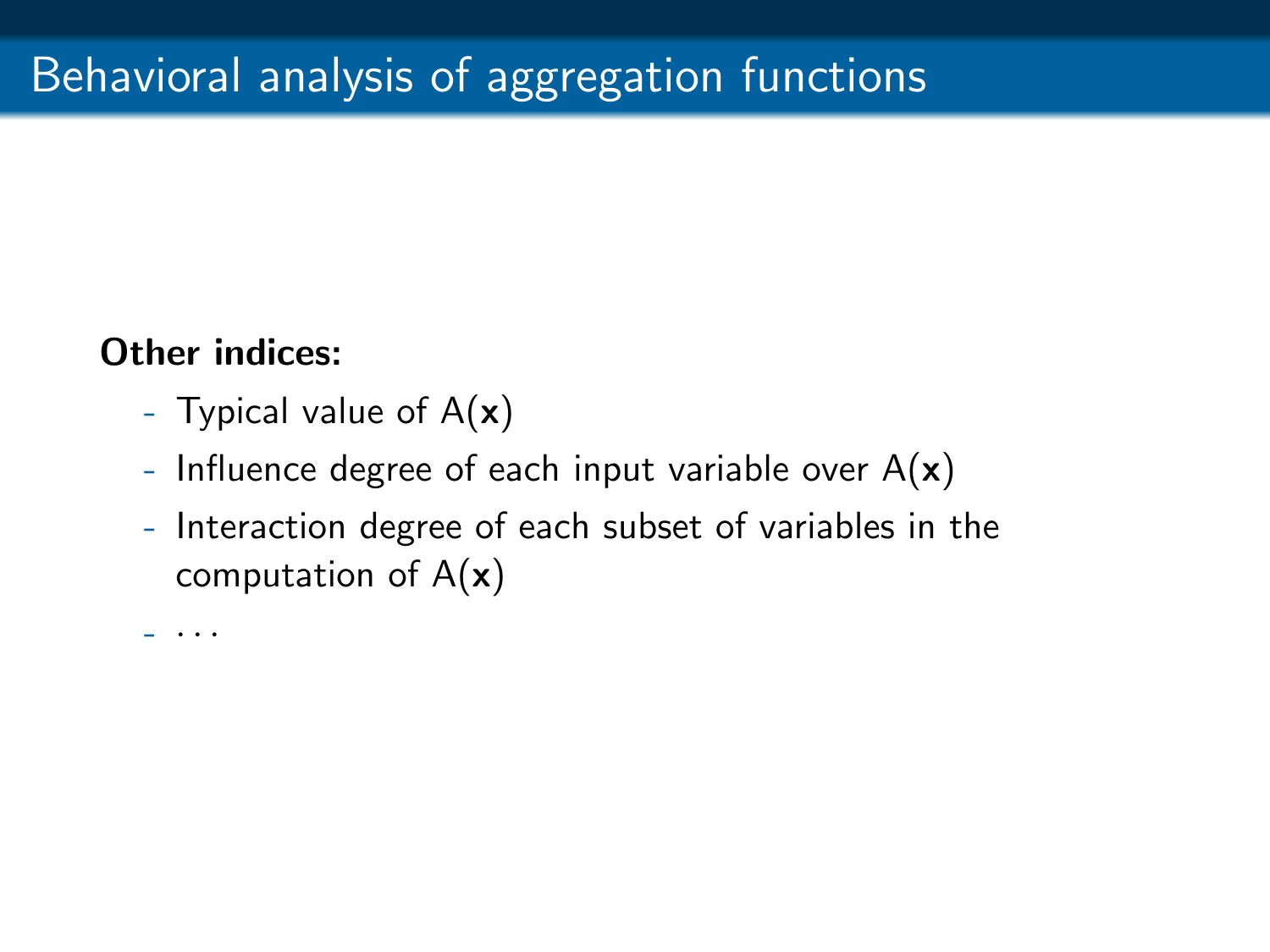Idea: Given an aggregation function A, what is the degree of influence of variable  $x_k$  over A? Denote it by  $\phi_k(A)$ 

Example: Weighted arithmetic mean

$$
\mathsf{WAM}_{\mathbf{w}}(\mathbf{x}) = \sum_{i=1}^n w_i x_i
$$

where  $\sum_i w_i = 1$ , and  $w_i \geqslant 0$ 

Intuitively,

$$
\phi_k(A)=w_k
$$

Measure of the *contribution* of  $x_k$  in the computation of WAM<sub>w</sub>(x)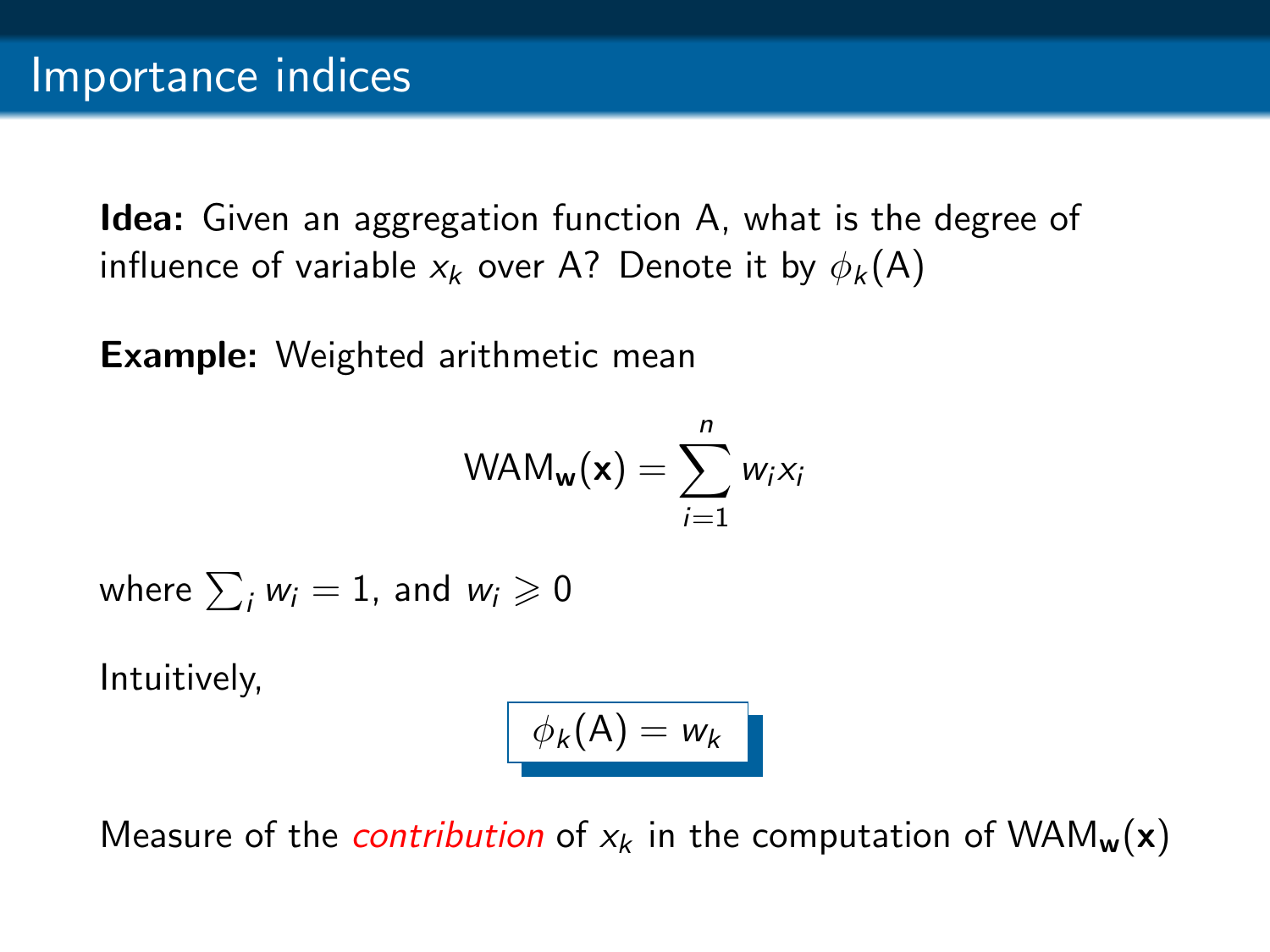... and in general?

Proposal: Assume A is differentiable

$$
\frac{\partial A}{\partial x_k}(\mathbf{x}) = \text{rate of change w.r.t. } x_k \text{ of A at } \mathbf{x}
$$

 $\Rightarrow$  Average rate of change w.r.t.  $x_k$  of A

$$
\phi_k(\mathsf{A}) = \int_{[0,1]^n} \frac{\partial \mathsf{A}}{\partial x_k}(\mathsf{x}) \, d\mathsf{x}
$$

$$
\phi_k(\text{WAM}_{\mathbf{w}}) = w_k
$$
\n
$$
\phi_k(\text{WGM}_{\mathbf{w}}) = \begin{cases}\n\prod_{i \neq k} \frac{1}{w_i + 1} & \text{if } w_k > 0 \\
0 & \text{if } w_k = 0\n\end{cases}
$$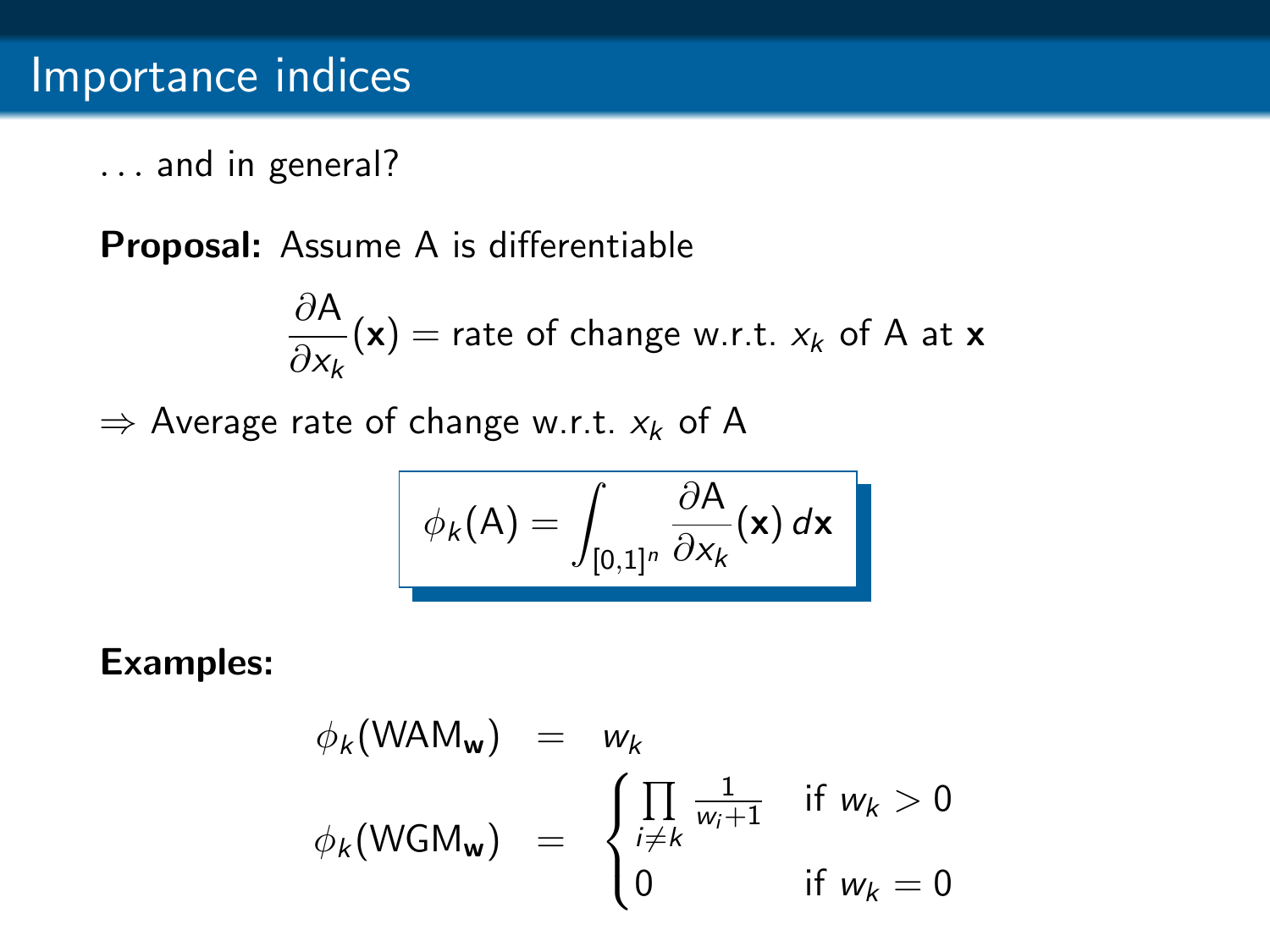Note that

$$
\int_0^1 \frac{\partial A}{\partial x_k}(\mathbf{x}) dx_k = A(1_k, \mathbf{x}) - A(0_k, \mathbf{x}) = \Delta_k A(\mathbf{x})
$$

where

$$
(1_k, \mathbf{x}) = (x_1, ..., \stackrel{(k)}{1}, ..., x_n)
$$
  
\n $(0_k, \mathbf{x}) = (x_1, ..., 0, ..., x_n)$ 

Therefore

$$
\phi_k(\mathsf{A}) = \int_{[0,1]^n} \frac{\partial \mathsf{A}}{\partial x_k}(\mathsf{x}) \, d\mathsf{x} = \int_{[0,1]^n} \Delta_k \mathsf{A}(\mathsf{x}) \, d\mathsf{x}
$$

The assumption of differentiability is no longer necessary!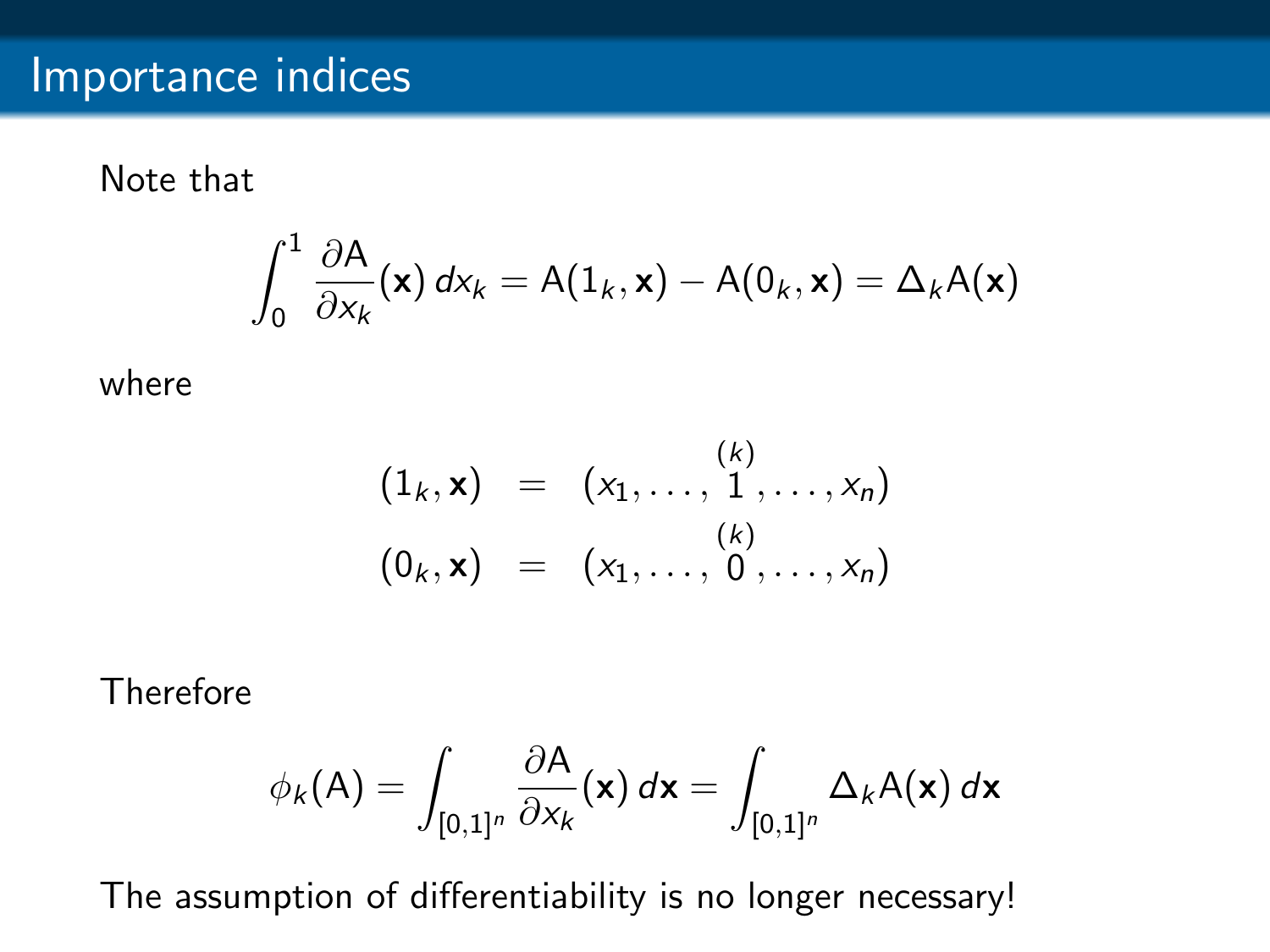## Importance indices

### Definition.

- Importance index of coordinate k on A

$$
\phi_k(\mathsf{A}) = \int_{[0,1]^n} \Delta_k \mathsf{A}(\mathsf{x}) \, d\mathsf{x}
$$

- Normalized importance index of coordinate k on A

$$
\overline{\phi}_k(\mathsf{A}) = \frac{\phi_k(\mathsf{A})}{\sum_{i=1}^n \phi_i(\mathsf{A})}
$$

$$
\overline{\phi}_k(\text{WAM}_w) = w_k
$$
  

$$
\overline{\phi}_k(\text{OWA}_w) = 1/n
$$

where 
$$
OWA_w(x) = \sum_{i=1}^n w_i x_{(i)}
$$
, with  $x_{(1)} \leq \cdots \leq x_{(n)}$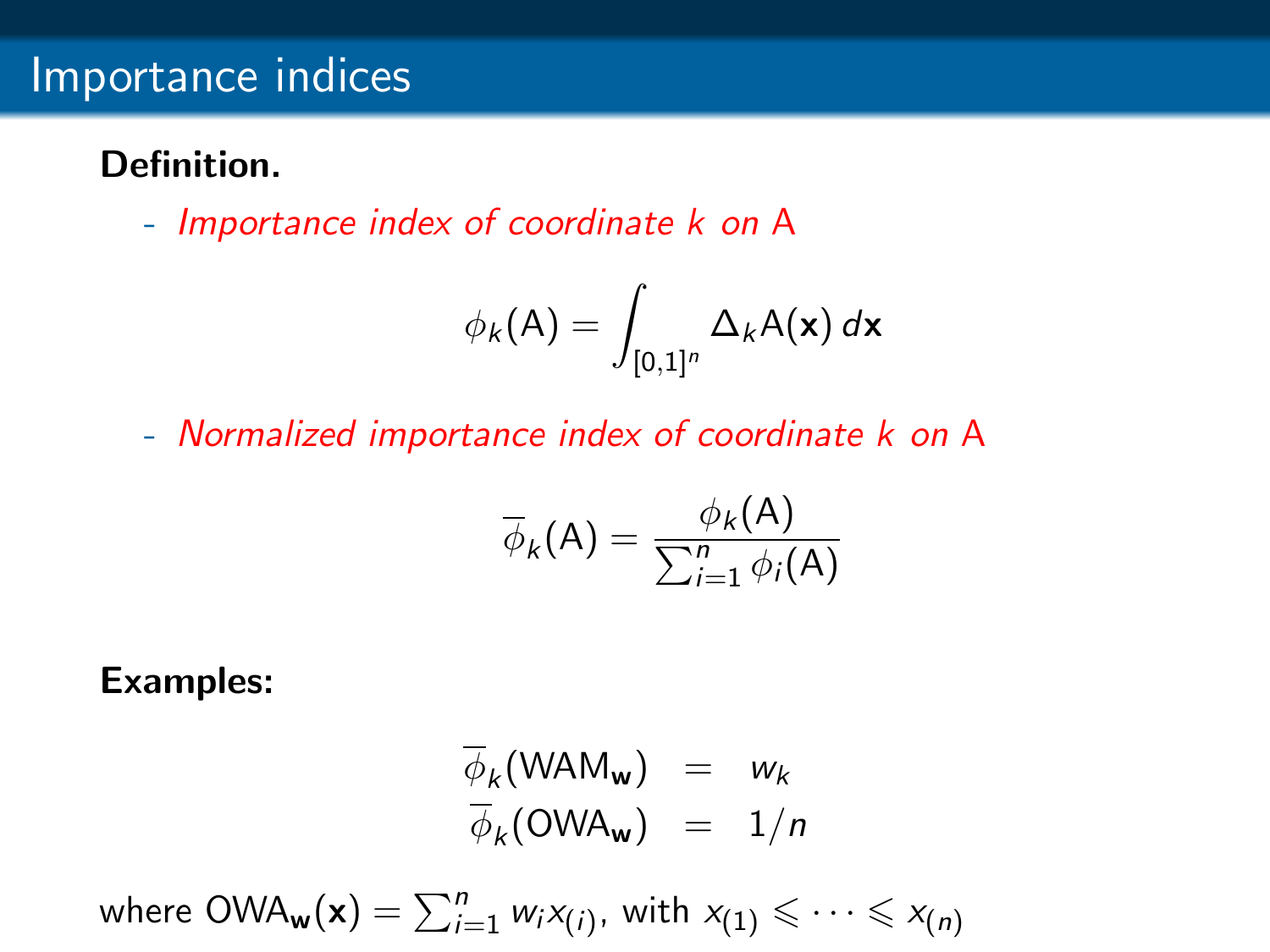**A more general case:** Choquet integral  $A = C_u$ Let  $[n] = \{1, ..., n\}$ 

$$
\mathcal{C}_{\mu}(\mathbf{x}) = a_{\varnothing} + \sum_{i \in [n]} a_{\{i\}} x_i + \sum_{\{i,j\} \subseteq [n]} a_{\{i,j\}} (x_i \wedge x_j) + \cdots + a_{[n]} (x_1 \wedge \cdots \wedge x_n)
$$

where the set function  $a: 2^{[n]} \to \mathbb{R}$  is such that  $\mathcal{C}_\mu$  is an aggregation function

$$
\overline{\phi}_k(\mathcal{C}_\mu) = \phi_k^\mu := \sum_{S \ni k} \frac{1}{|S|} \, \mathsf{a}_S
$$

(Shapley value for k associated to  $\mu$ )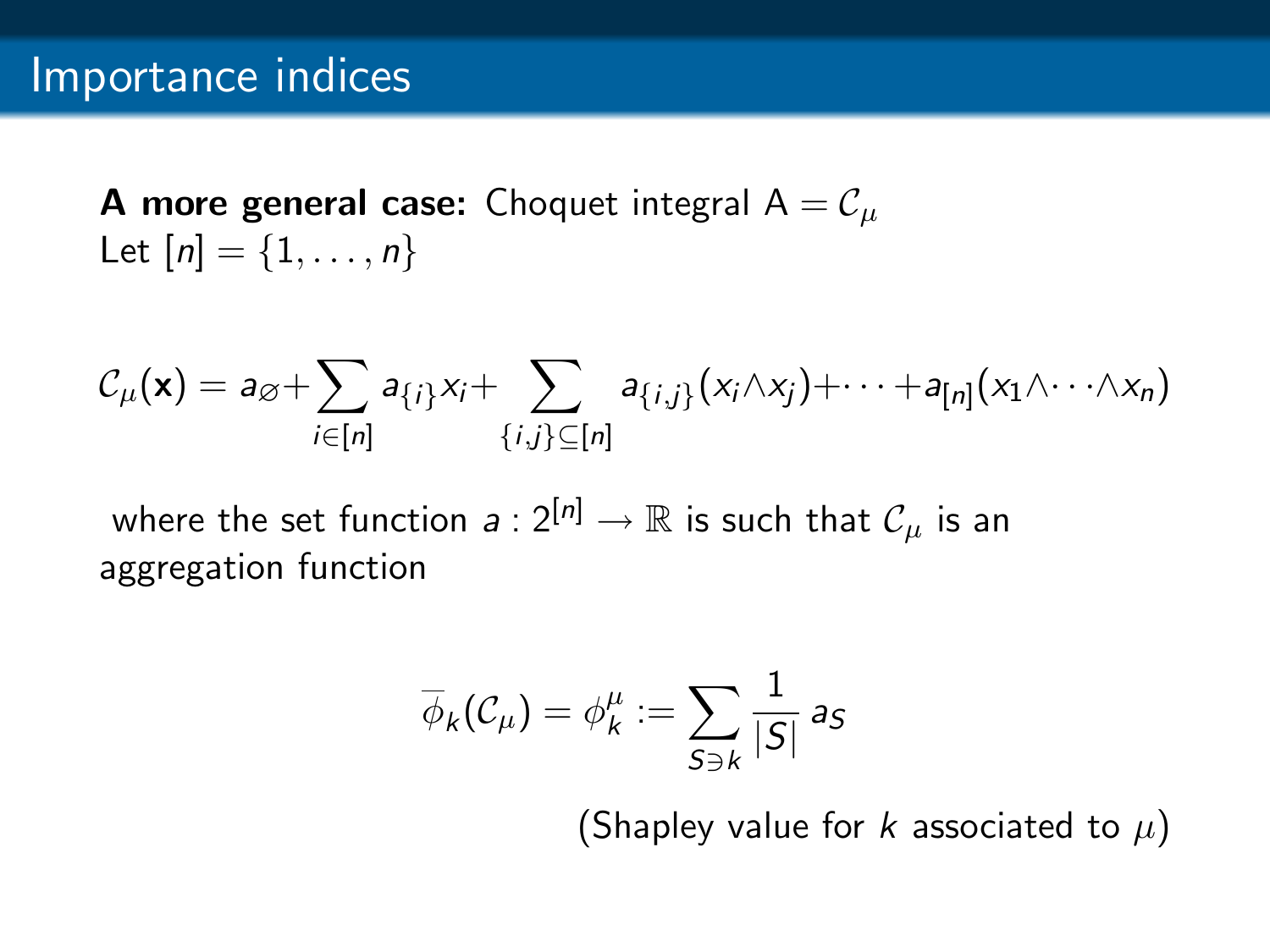Analyzing the distribution of the influences of the input variables...

Case of WAMw:

• If  $w = (w_1, ..., w_n) = (\frac{1}{n}, ..., \frac{1}{n})$  $\frac{1}{n}$  $\rightarrow$  uniform contribution (evenness, regularity, dispersion)

$$
H_S(\mathbf{w}) = -\frac{1}{\ln n} \sum_{i=1}^n w_i \ln w_i = 1
$$

• If  $w = (w_1, \ldots, w_n) = (0, 0, \ldots, 1, \ldots, 0)$  $\rightarrow$  Dirac measure (irregularity, concentration)

$$
H_S(\mathbf{w}) = -\frac{1}{\ln n} \sum_{i=1}^n w_i \ln w_i = 0
$$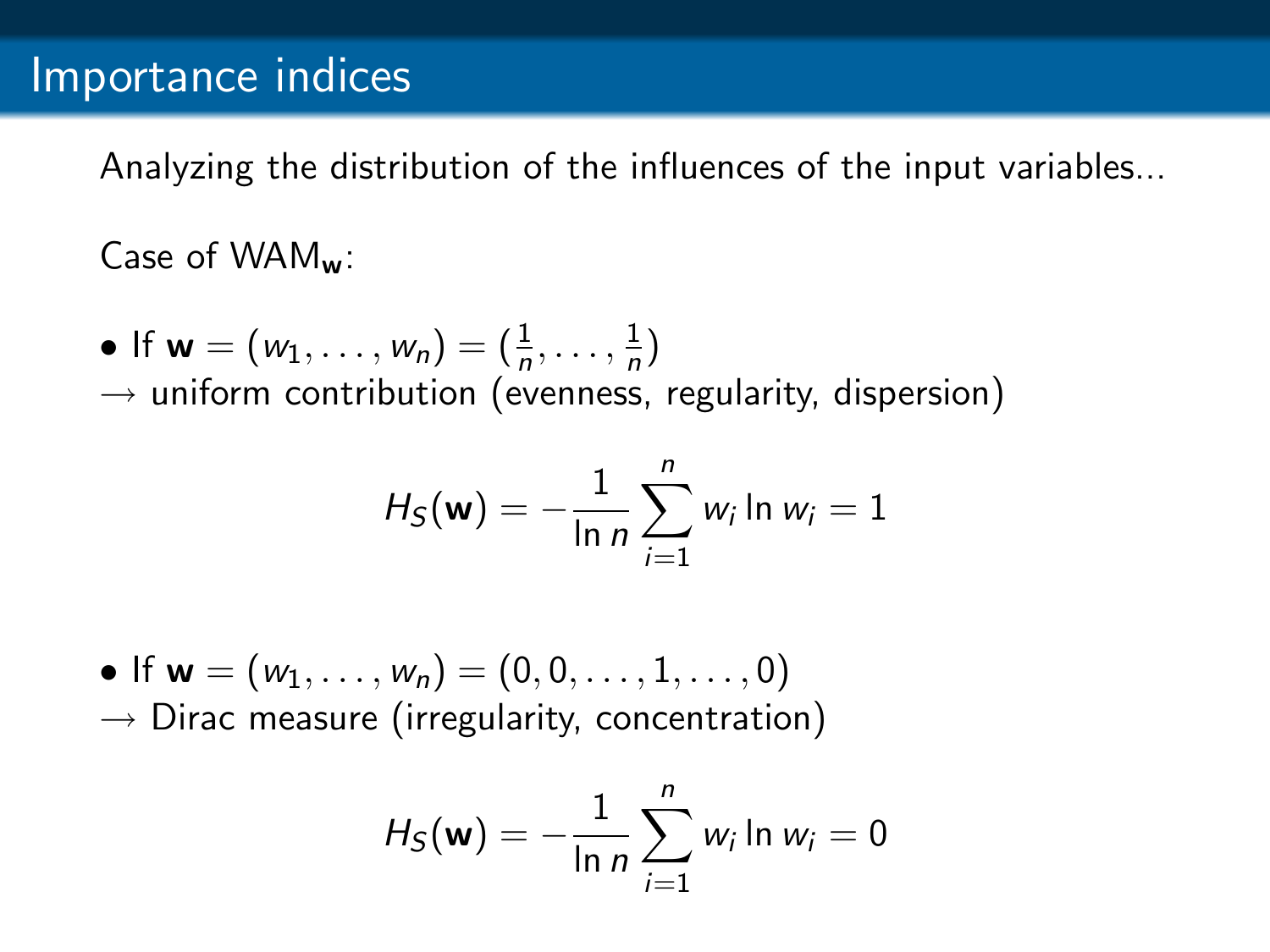Definition. *Index of uniformity of arguments contribution*, associated with A:

$$
AC(A) = H_S(\overline{\phi}_1(A), \ldots, \overline{\phi}_n(A))
$$

Measure of:

- Regularity of the importances of the variables in the comput. of A
- Uniformity of the increasing monotonicity of A

Case of the Choquet integral  $A = C_\mu$ 

$$
AC(\mathcal{C}_{\mu})=H_S(\phi_1^{\mu},\ldots,\phi_n^{\mu})
$$

(Yager, 1999)

$$
AC(WAM_w) = H_S(w) \qquad AC(OWA_w) = 1
$$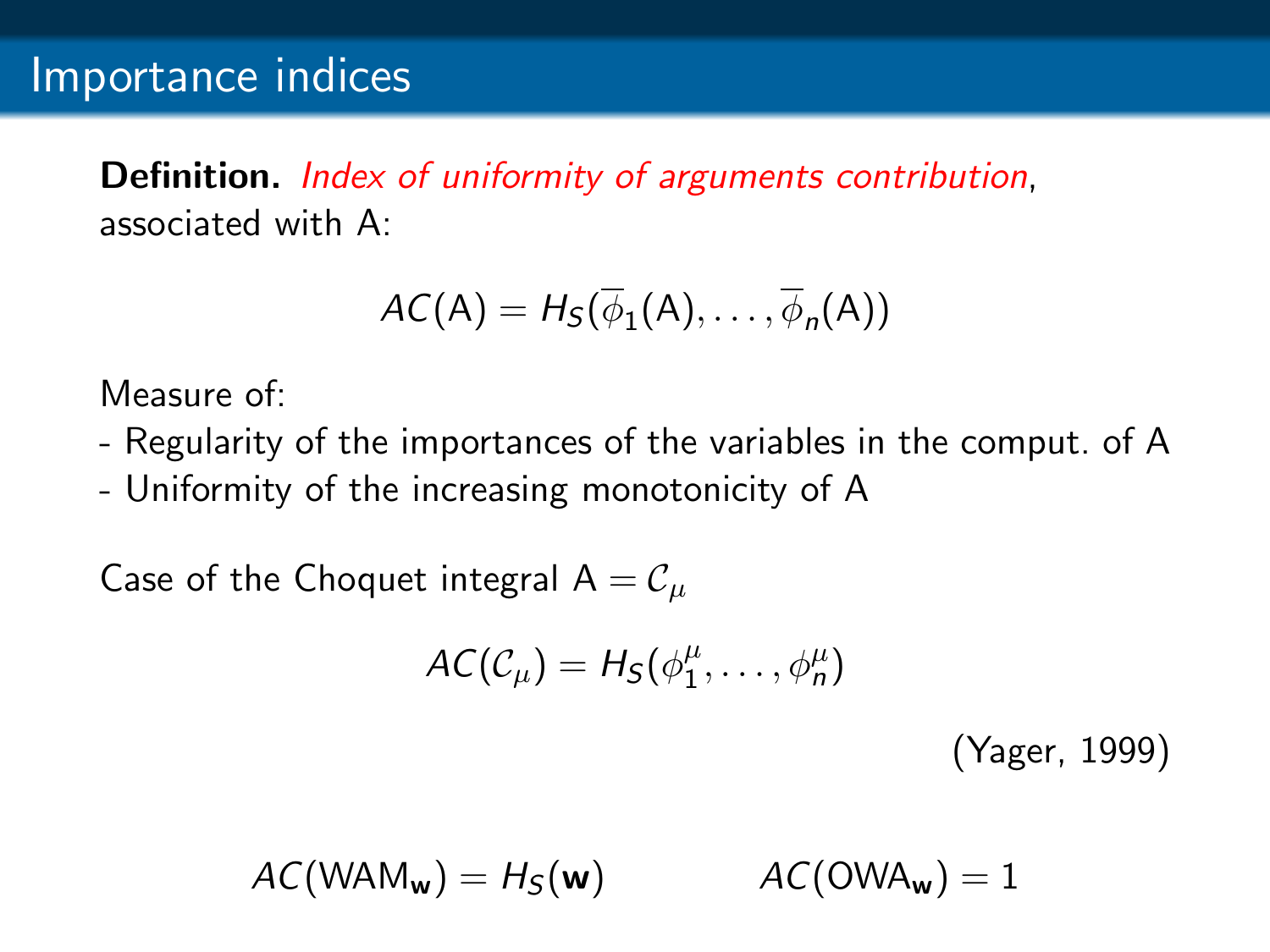**Generalization:** What is the influence of variables  $\{x_j, x_k\}$  over A? Is it  $\phi_j(A) + \phi_k(A)$ ?

### Definition.

Importance index of coordinates j and k on A

$$
\phi_{\{j,k\}}(\mathsf{A}) = \int_{[0,1]^n} \left( \mathsf{A}(1_{\{j,k\}}, \mathsf{x}) - \mathsf{A}(0_{\{j,k\}}, \mathsf{x}) \right) d\mathsf{x}
$$

$$
\begin{array}{rcl}\n\phi_{\{j,k\}}(\textsf{WAM}_w) & = & w_j + w_k \\
\phi_{\{j,k\}}(\textsf{OWA}_w) & = & \frac{1}{n-1} \sum_{i=1}^n w_i \, \min(i, 2, n-i+1, n-1)\n\end{array}
$$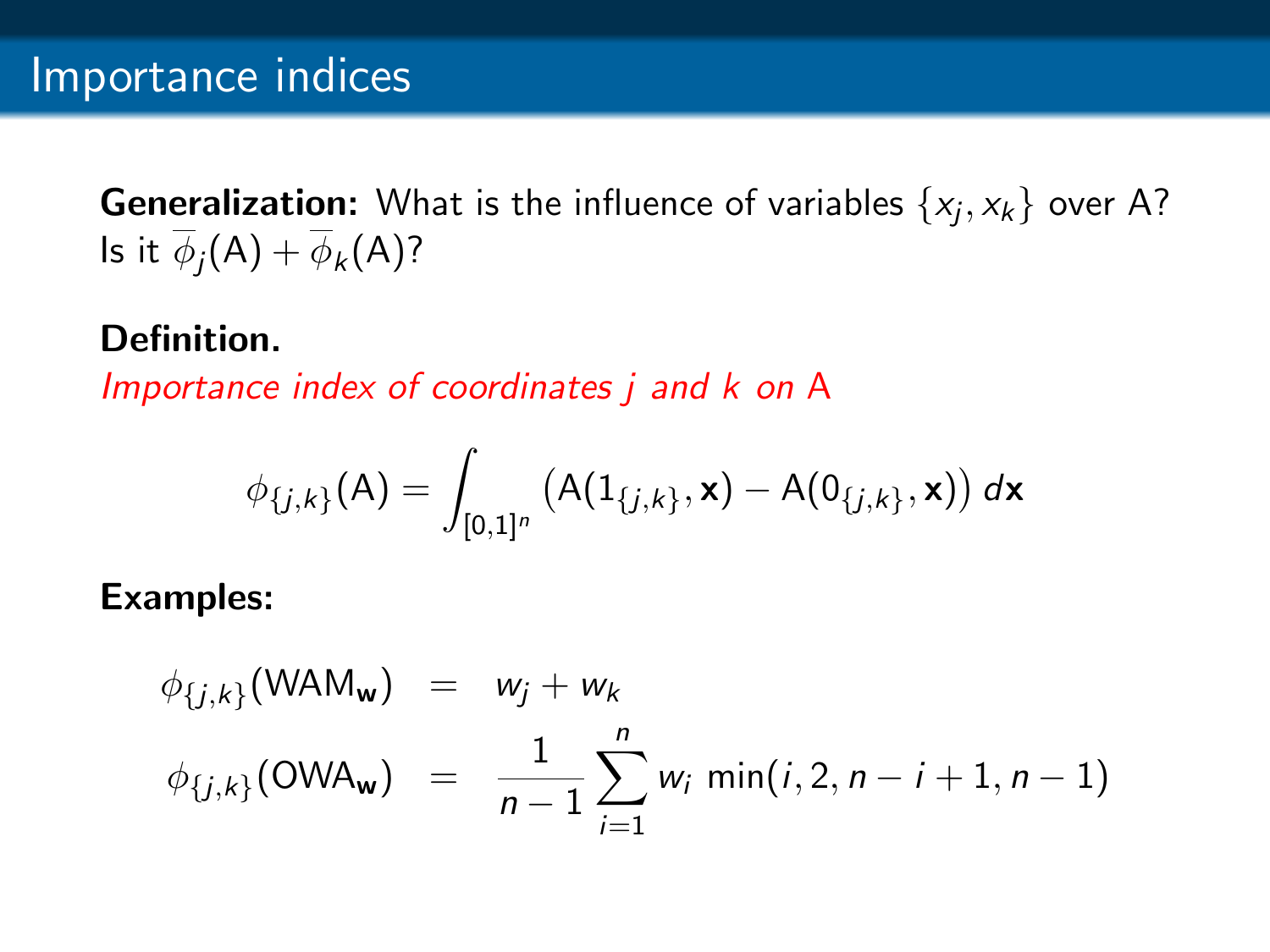## Typical value

Suppose  $\mathbf{X} = (X_1, \ldots, X_n)$  is a random vector uniformly distributed over  $[0, 1]^n$ 

**Definition.** Average value of A over  $[0, 1]^n$ 

$$
E(A(\mathbf{X})) = \overline{A} = \int_{[0,1]^n} A(\mathbf{x}) d\mathbf{x}
$$

(we assume A integrable)

$$
\overline{GM} = \int_{[0,1]^n} GM(\mathbf{x}) d\mathbf{x} = \left(\frac{n}{n+1}\right)^n
$$
  
\n
$$
\overline{Min} = \int_{[0,1]^n} Min(\mathbf{x}) d\mathbf{x} = \frac{1}{n+1}
$$
  
\n
$$
\overline{Max} = \int_{[0,1]^n} Max(\mathbf{x}) d\mathbf{x} = \frac{n}{n+1}
$$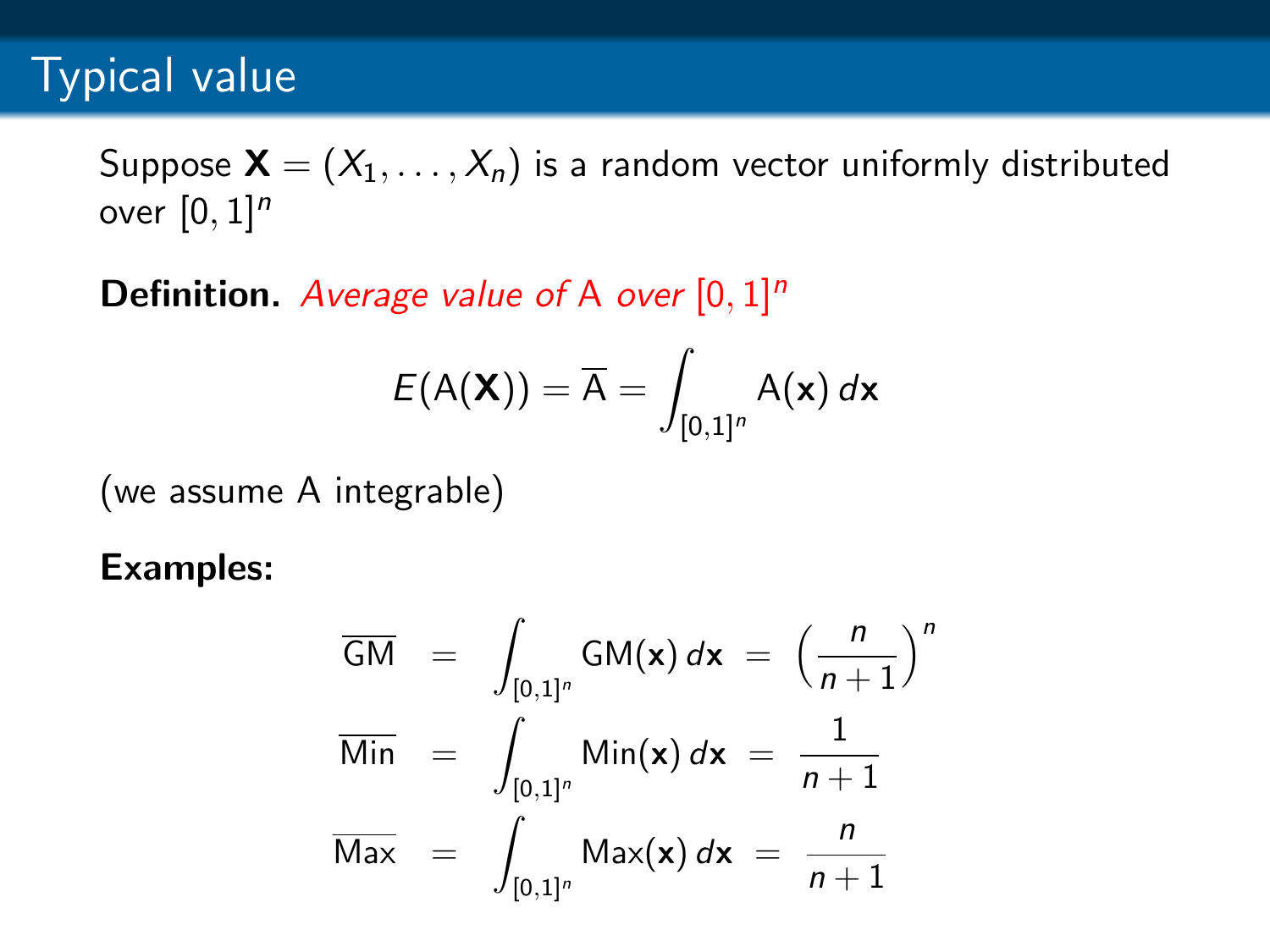Suppose that A satisfies

 $Min \leq A \leq Max$ 

Then

$$
\overline{\mathsf{Min}}\leqslant \overline{\mathsf{A}}\leqslant \overline{\mathsf{Max}}
$$

**Refinement:** Relative position of  $\overline{A}$  within the interval  $[\overline{Min}, \overline{Max}]$  $\rightarrow$  Global orness value (Dujmović, 1974)

$$
orness(A) = \frac{\overline{A} - \overline{Min}}{\overline{Max} - \overline{Min}} \in [0,1]
$$

Example: Geometric mean

$$
orness(GM) = -\frac{1}{n-1} + \frac{n+1}{n-1} \left(\frac{n}{n+1}\right)^n
$$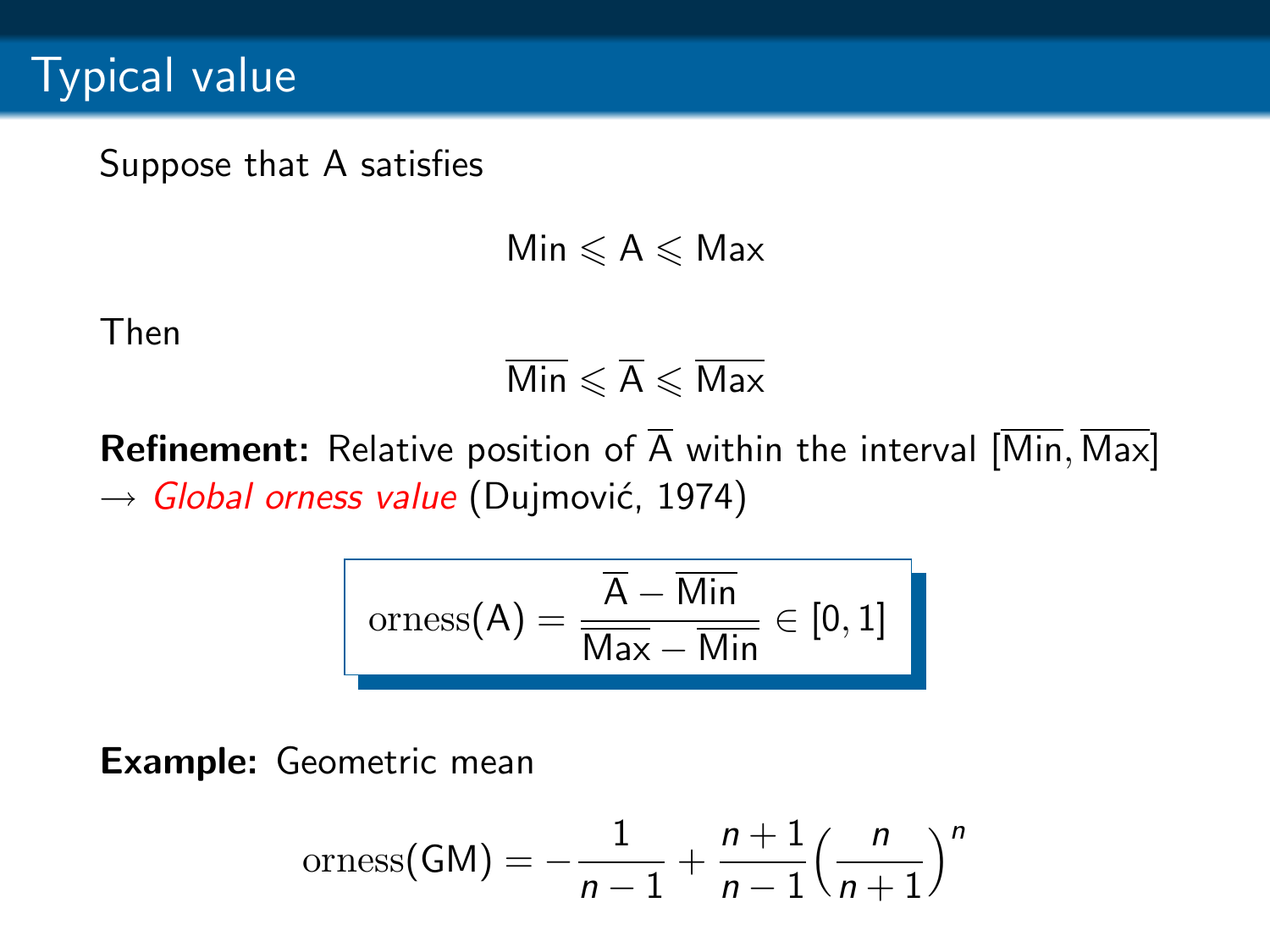Suppose that A satisfies

 $0 \leqslant A \leqslant M$ in

Then

$$
0\leqslant \overline{A}\leqslant \overline{\mathsf{Min}}
$$

**Refinement:** Relative position of  $\overline{A}$  within the interval  $[0, \overline{Min}]$  $\rightarrow$  Global idempotency value (Kolesárova, 2006)

$$
\mathrm{idemp}(A) = \frac{\overline{A} - 0}{\overline{\text{Min}} - 0} = \frac{\overline{A}}{\overline{\text{Min}}} \in [0, 1]
$$

Example: Product

idemp
$$
(\Pi)
$$
 =  $\frac{n+1}{2^n}$